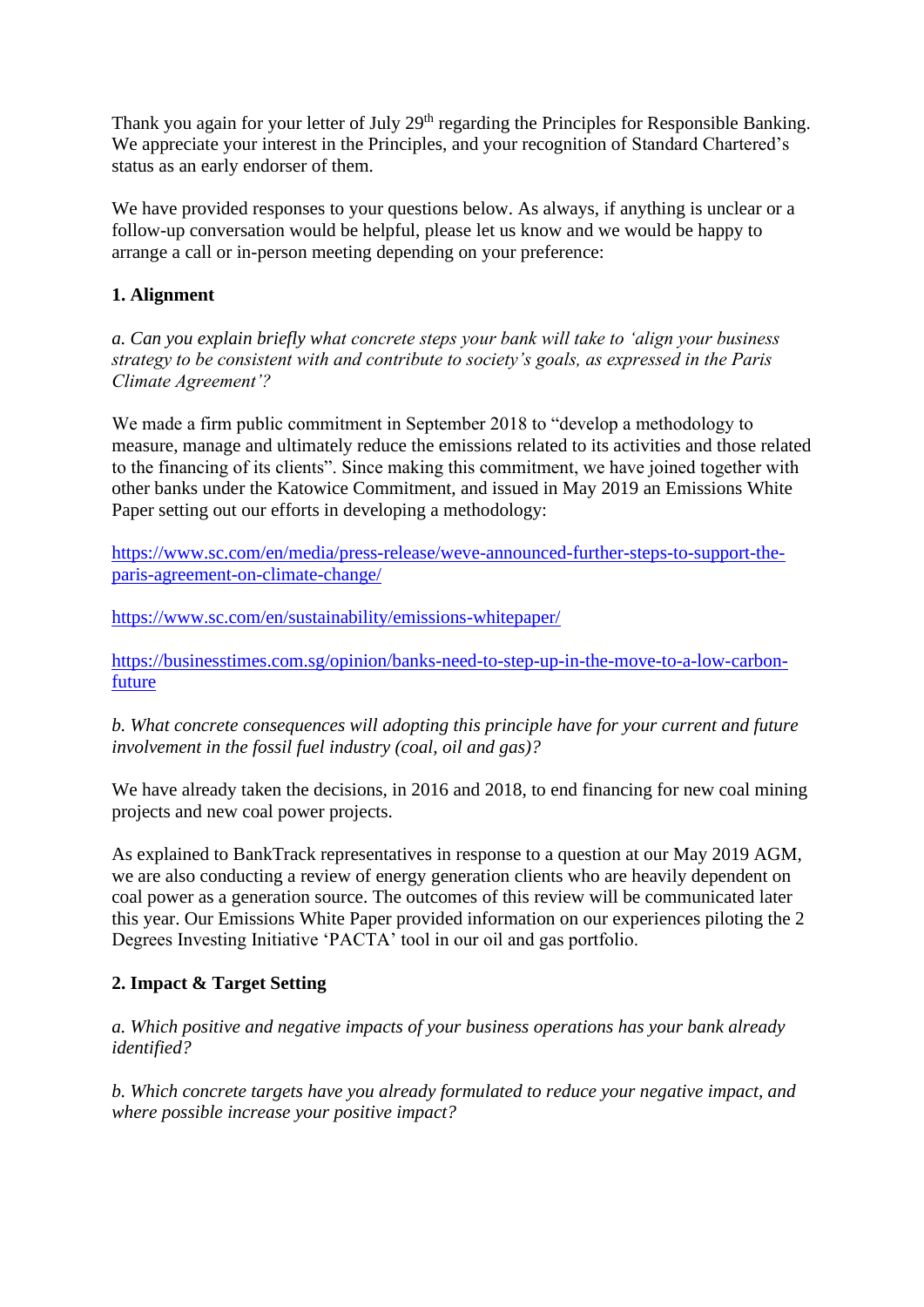Since 2017, we have publicly communicated targets and timelines for our most material impacts via our Sustainability Aspirations. We routinely review these targets:

<https://av.sc.com/corp-en/content/docs/2018-sustainability-summary-2019-aspirations2.pdf>

<https://av.sc.com/corp-en/others/2018-sustainability-summary2.pdf>

# **3. Clients & Customers**

*a. Which specific clients or business sectors have you already identified as priority for engagement on encouraging sustainable practices?*

We respect BankTrack's longstanding dialogue with Standard Chartered and other industry participants on client confidentiality. With regret, this remains a legal and regulatory constraint on commenting on relationships with specific companies without their explicit consent.

In October 2018, we created a new Sustainable Finance team to create a Bank-wide Sustainable Finance strategy and develop new products and solutions, further incorporate environmental, social and governance considerations into banking decisions, and identify sustainable finance opportunities for clients.

<https://www.sc.com/en/media/press-release/weve-created-a-new-sustainable-finance-team/>

This team will build on our longstanding commitment to managing environmental and social risks, where we have had frameworks in place since 1997. We also note that we have engaged with a range of sectors over time, including our work in the Ship Breaking sector in Bangladesh:

<http://www.youtube.com/watch?v=Ep4bypCuCl8>

*b. What specific procedures does your bank have in place for identifying, issuing sanctions to, or divesting from clients whose operations continue to be unsustainable or damage prosperity for current and future generations?*

We have a detailed environmental and social risk management framework, which you can read more about at:

<https://www.sc.com/en/sustainability/position-statements/>

and

<https://www.sc.com/en/sustainability/position-statements/our-framework/>

With Position Statements covering the following sectors – Extractive Industries, Power Generation, Agro-industries, Infrastructure & Transport, Chemicals & Manufacturing

and

<https://www.sc.com/en/sustainability/position-statements/prohibited-activities>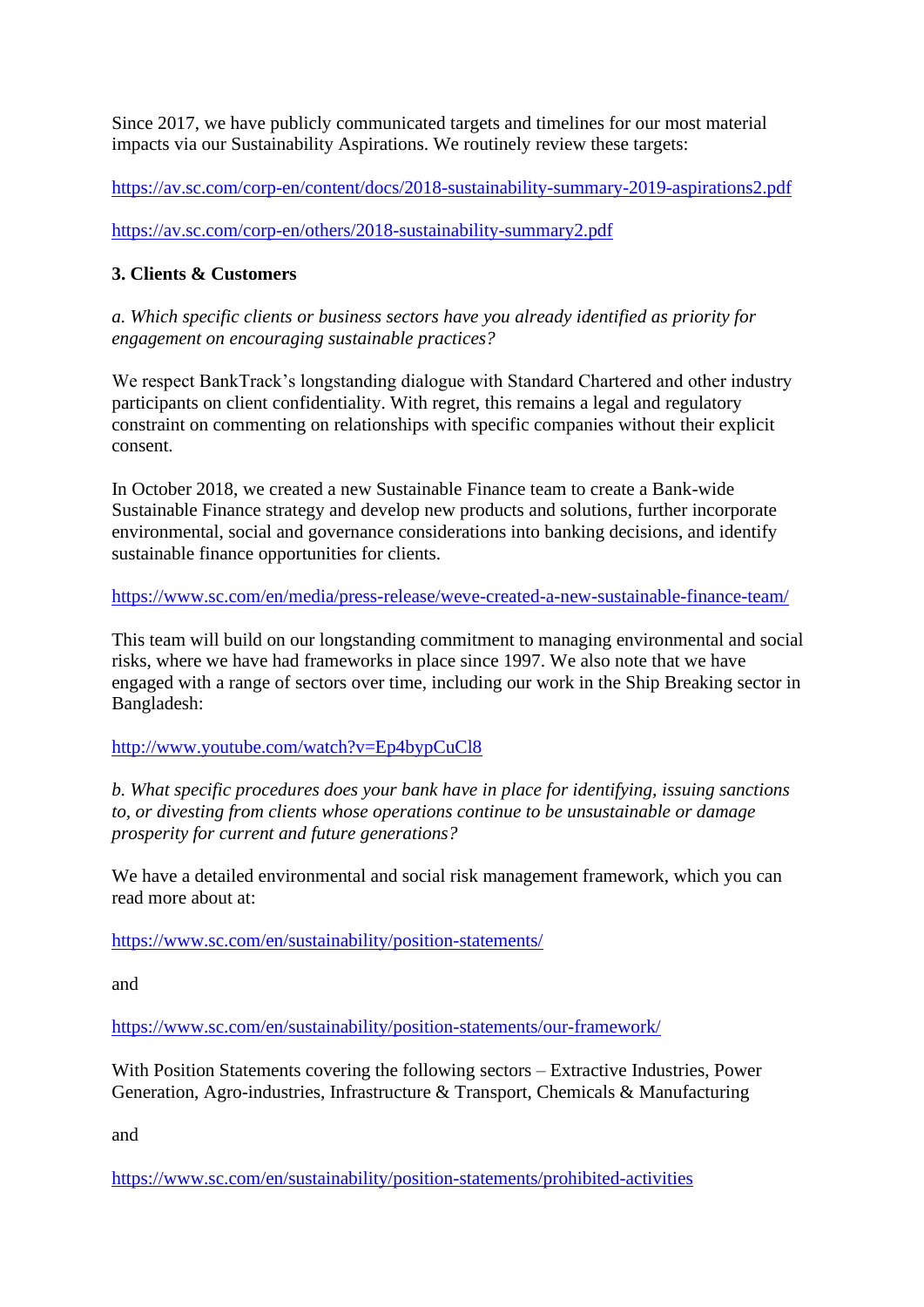### **4. Stakeholders**

*a. Which concrete stakeholders (names) have you engaged with until now when implementing the PRBs in your bank?*

We routinely maintain a dialogue with a wide range of stakeholders, as detailed in the 'Stakeholders' section of our 2018 Annual Report (pages 42-51):

[https://av.sc.com/corp-en/content/docs/SCB\\_ARA\\_2018\\_FINAL.pdf](https://av.sc.com/corp-en/content/docs/SCB_ARA_2018_FINAL.pdf)

This dialogue informs our sustainability strategy, and our specific actions. We note that we did not undertake stakeholder engagement specifically in respect of the UN Principles for Responsible Banking, as they went through a UN-led consultation process.

*b. As we consider ourselves a prime stakeholder with a sincere interest in your PRB implementation process, with who (name, contact details) should we be in contact within your bank to follow this process?*

Please continue to liaise with Simon Connell, Head of Sustainability Strategy.

#### **5. Governance & Culture**

*a. Which board members have been assigned to oversee the proper implementation of the PRBs within your bank?*

We perceive the Principles for Responsible Banking to be a natural progression of our actions on sustainability. These are overseen by the Brand, Values and Conduct Committee (BVCC) of the Board. Both the BVCC and main Board have been provided with an analysis of our current and proposed actions in alignment with the Principles for Responsible Banking:

<https://av.sc.com/corp-en/content/docs/brand-values-committee.pdf>

*b. Which section/unit of your organisation has been tasked with ensuring the proper implementation of the PRBs within your bank?*

Our Group Sustainability team is responsible for implementation of the UN Principles for Responsible Banking, as part of our overall sustainability strategy.

As outlined on page 47 of our 2018 Annual Report, this team supports a range of bodies:

*"A new Bank-wide Sustainability Forum, nominated by the Management Team and led by the Group Head, Corporate Affairs, Brand & Marketing, Conduct, Financial Crime*

*and Compliance, was set up to develop and deliver the Bank's sustainability strategy. The forum is supported by a new Sustainable Finance Working Group and strengthened working groups on human rights and climate change. The forum will report regularly to the Management Team and the Brand, Values and Conduct Committee of the Board"*